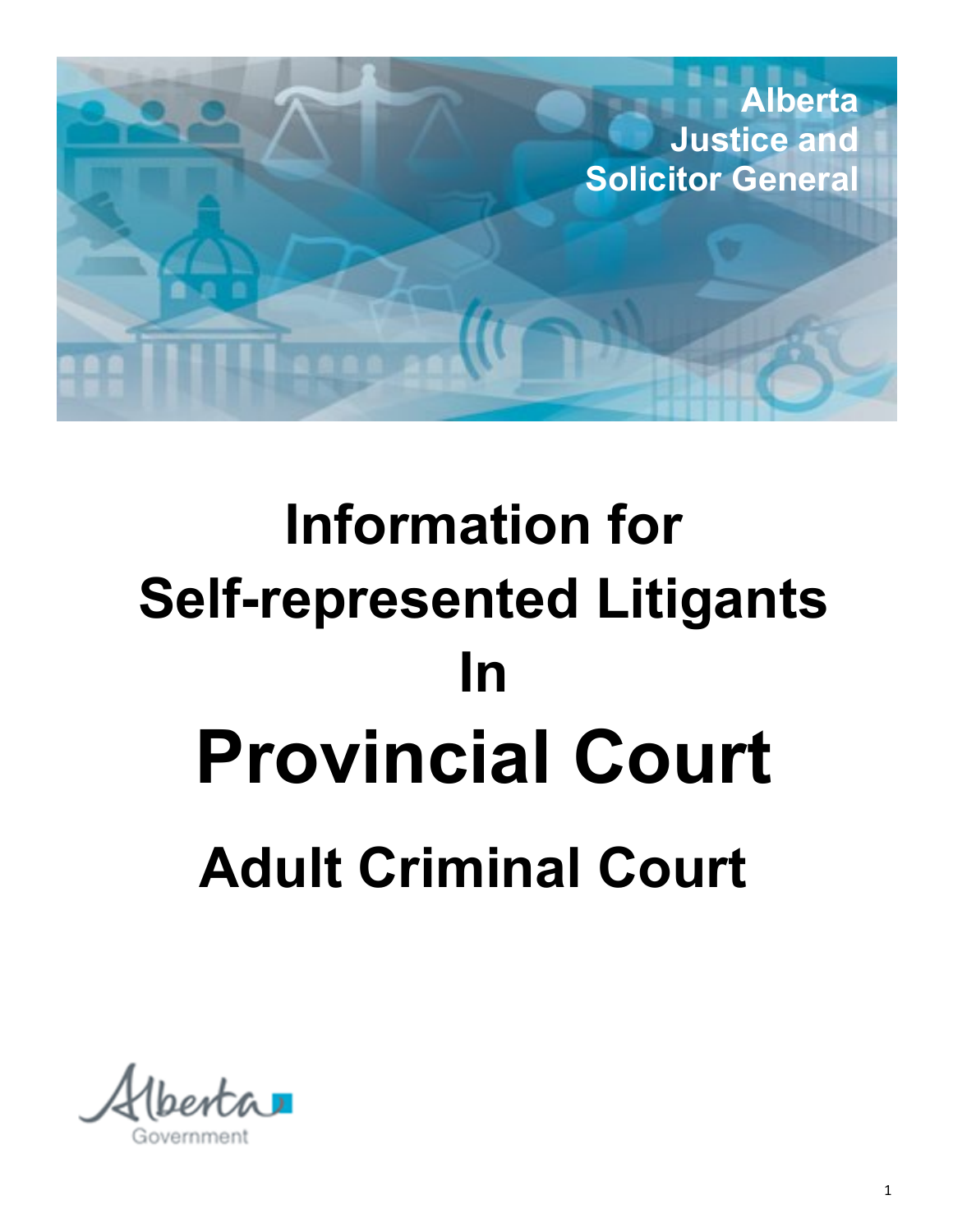

**This booklet outlines some basic information you must be aware of if you plead not guilty to an offence and are planning to represent yourself without a lawyer at your trial. It also provides some advice on how to find a lawyer.**

This booklet does not take the place of legal advice. When lawyers offer legal advice, it is more than just statements of fact and legal information. Their special training and experience with trials makes them qualified to provide advice on your best options for your specific situation. No one else involved in the legal process besides lawyers can provide this kind of advice.

While everyone has the right to hire a lawyer, you also have a right to represent yourself. This booklet explains what happens during the criminal trial process. This information will help you prepare for your trial if you don't have a lawyer. If you choose to represent yourself, you are still subject to the law, including rules of procedure and the laws of evidence. The process can be complex and, if you are convicted of a criminal offence, the consequences can be serious.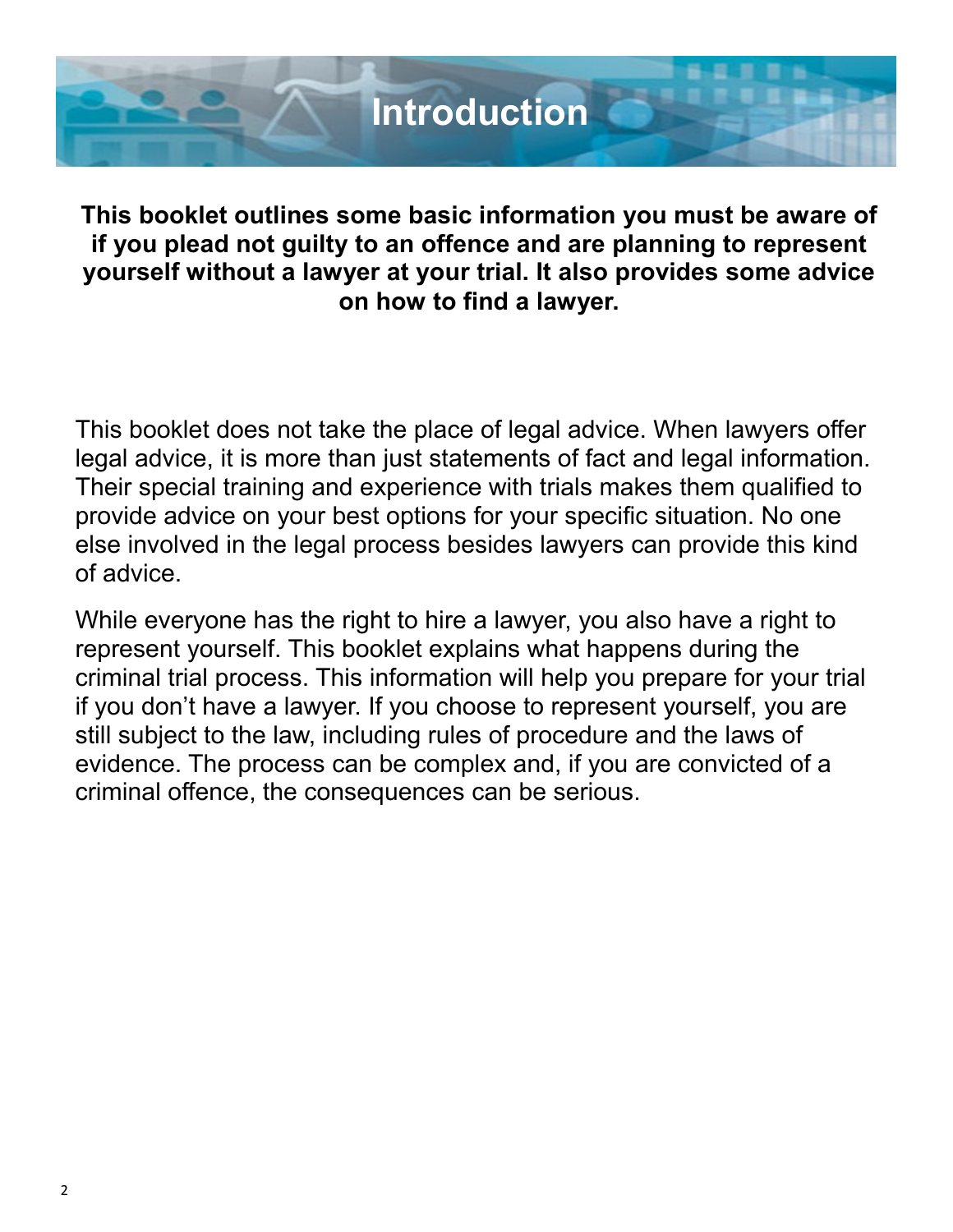## **How do you get a lawyer?**

The best time to hire a lawyer is before the trial date is set. Lawyers usually have a lot of cases and need time to prepare for a trial. If your lawyer is not available on the day your matter is scheduled, he or she will also need time to ask to postpone the trial (an adjournment). If you don't have a lawyer on the day of trial, the Judge might not grant you an adjournment to get one, and you will be expected to represent yourself. Don't delay. If you think you need a lawyer you should contact one right away.

Look in the Yellow Pages under Lawyers for a lawyer who practices criminal law. Search the internet for web pages and online advertisements. Ask friends and family if they can recommend a lawyer. Call the Lawyer Referral service to set up appointments. If you cannot afford a lawyer, contact Legal Aid.

#### **Lawyer Referral - 1-800-661-1095 (toll free)**

When you call the toll-free number and say that you need to hire a criminal lawyer, you will get the name and number for up to three lawyers who practice in your area. You can then make appointments to talk to one, two, or all three of the lawyers. Make sure to mention you got their contact information from Lawyer Referral. The first half-hour of the conversation will be free. You can discuss your legal situation, explore your options, and discuss fees in order to decide if you wish to hire this lawyer.

#### **Legal Aid Alberta - 1-866-845-3425 (toll free)**

If you are unable to afford a lawyer, you may wish to contact Legal Aid Alberta to see if you qualify for a legal aid lawyer. You should find out from the Crown Prosecutor if the Crown will be asking for a jail sentence and advise Legal Aid of that. The Crown Prosecutor is the lawyer in charge of presenting the case against you – see "Contacts for Disclosure" at the end of this booklet.

If Legal Aid denies you a lawyer and you cannot afford one, the Judge may appoint one for you. This is only an option if your criminal charges are serious. Ask Legal Aid or see the information at: [http://www.legalaid.ab.ca/Rowbotham/Pages/](http://www.legalaid.ab.ca/Rowbotham/Pages/CourtOrderedCounsel.aspx)

#### **See the end of this booklet for a list of Other Services that may be of assistance to**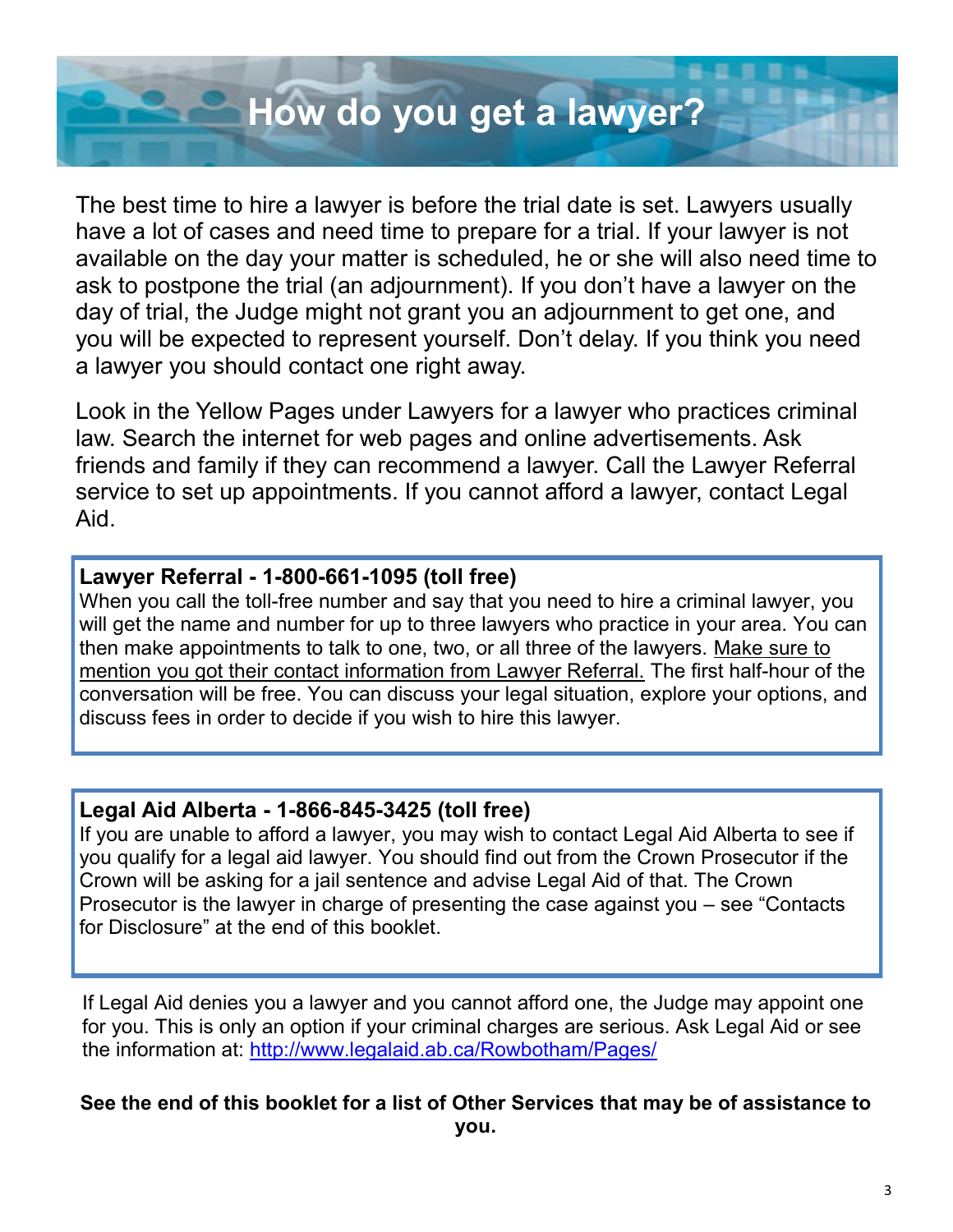

#### **Disclosure**

When police investigate an offence, they gather information such as police reports, notes, and witness statements. It may include other physical things like photographs, objects (a weapon) or certificates (a document showing the results of breath or drug testing). The police provide this information to a Crown Prosecutor, who is the lawyer in charge of presenting the case against you. This information is called "disclosure" or "disclosure materials" and the Crown Prosecutor must provide a copy of this information to you. Contact the Crown Prosecutor as soon as possible to request this information. If you have been charged with a drug offence, you need to contact the Federal Crown Prosecutor Office for disclosure materials.

You should review all of the disclosure materials and bring them with you to trial.

#### **See the end of this booklet for a list of Crown Prosecution offices and phone numbers**.

#### **Arranging for witnesses**

If you believe that a person saw, heard or did something that would help the Judge decide that you are not guilty (the witness has relevant evidence to give), you may arrange for the witness to come to court to testify for you. It is your responsibility to make sure that the person comes to court for the trial.

If you are not sure that a witness will show up, go to the Court Clerk and ask for a subpoena (sub-pee-nah), which will order the witness to come to court. The Court Clerk will explain the process to you. You should allow at least three weeks for the subpoena to be served (delivered) and there will be a fee for serving the subpoena. If you do not subpoena a witness, and she or he does not come to court on the day of trial, you may be forced to go ahead with your trial without that witness. If you have any doubt, you should get a subpoena.

If any of your witnesses do not speak English, you may need to use the services of an interpreter. Ask the Court Clerks for information about court interpreters.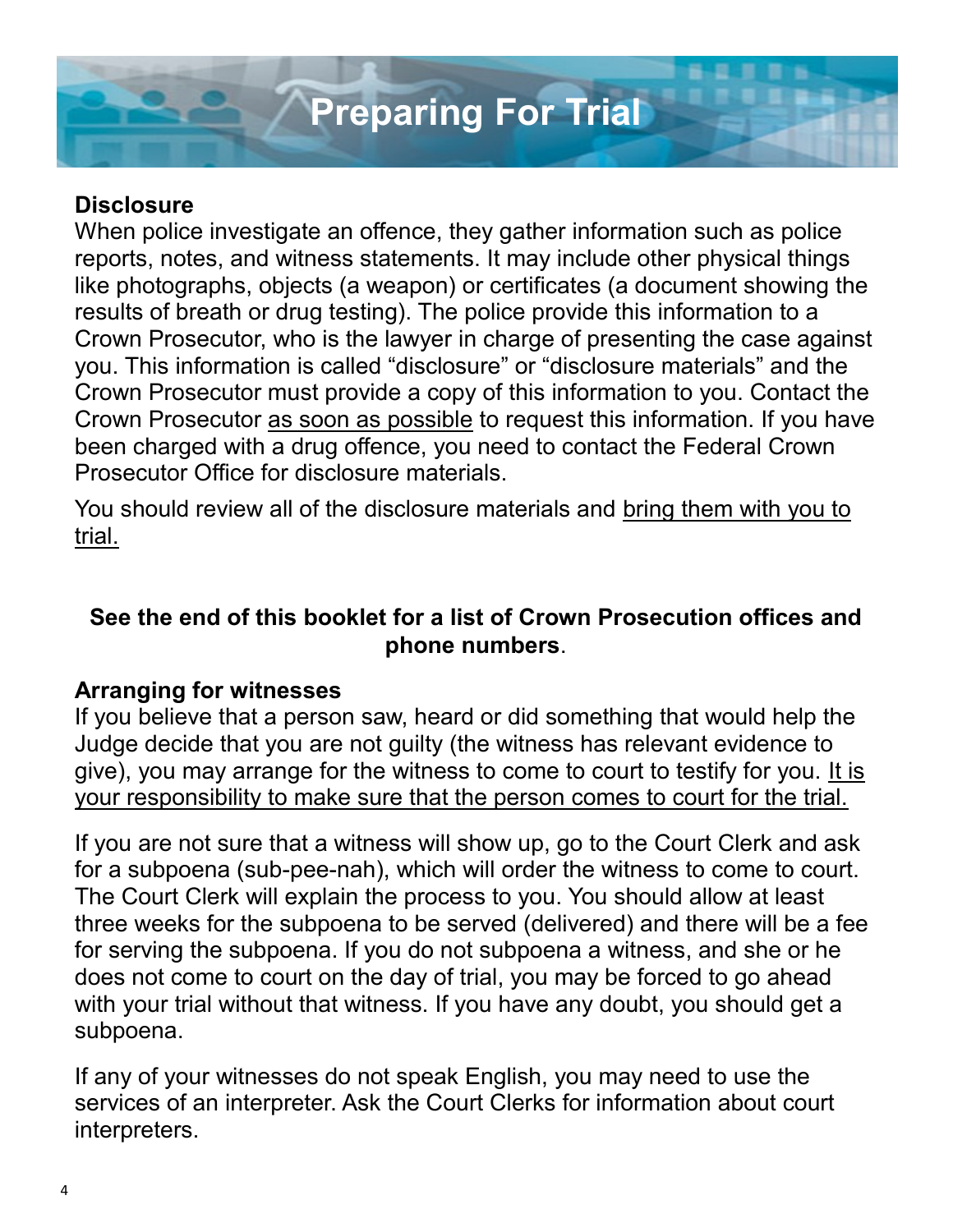

#### **Where will the trial be?**

The documents telling you to appear in court (for example, appearance notice, recognizance, undertaking, or written notice for trial) will indicate the courthouse and the time of your trial.

#### **Postponing the trial (Adjournment)**

Sometimes a case has to be postponed (adjourned) after it has been scheduled for trial. Contact the Crown Prosecutor's office as soon as you know that you need an adjournment of the trial, asking for the case to be brought into court. You must ask the Judge, and offer a valid reason for the adjournment. Judges may allow or refuse an adjournment, but the case is more likely to be adjourned if you ask well before the scheduled day of the trial.

#### **Changing your plea**

If you decide you want to change your not guilty plea to a guilty plea, you may ask the Judge at your trial if you can change your plea to guilty. If you know before the trial date that you want to plead guilty, you should call the Crown Prosecutor as soon as possible. This allows the Crown Prosecutor to cancel the witnesses before the trial date.

#### **Accessibility for persons with disabilities**

If you or one of your witnesses are disabled or need special help, contact the courthouse to discuss your needs.

#### **Trial in French**

A person charged with a criminal offence whose language is French is entitled to a trial in French. Notify the court as soon as possible about your intention to have a trial in French.

> For locations and contact information for Alberta Provincial Courts, call 310 0000 or go to [https://albertacourts.ca/provincial](https://albertacourts.ca/provincial-court/locations-sittings)-court/locations-sittings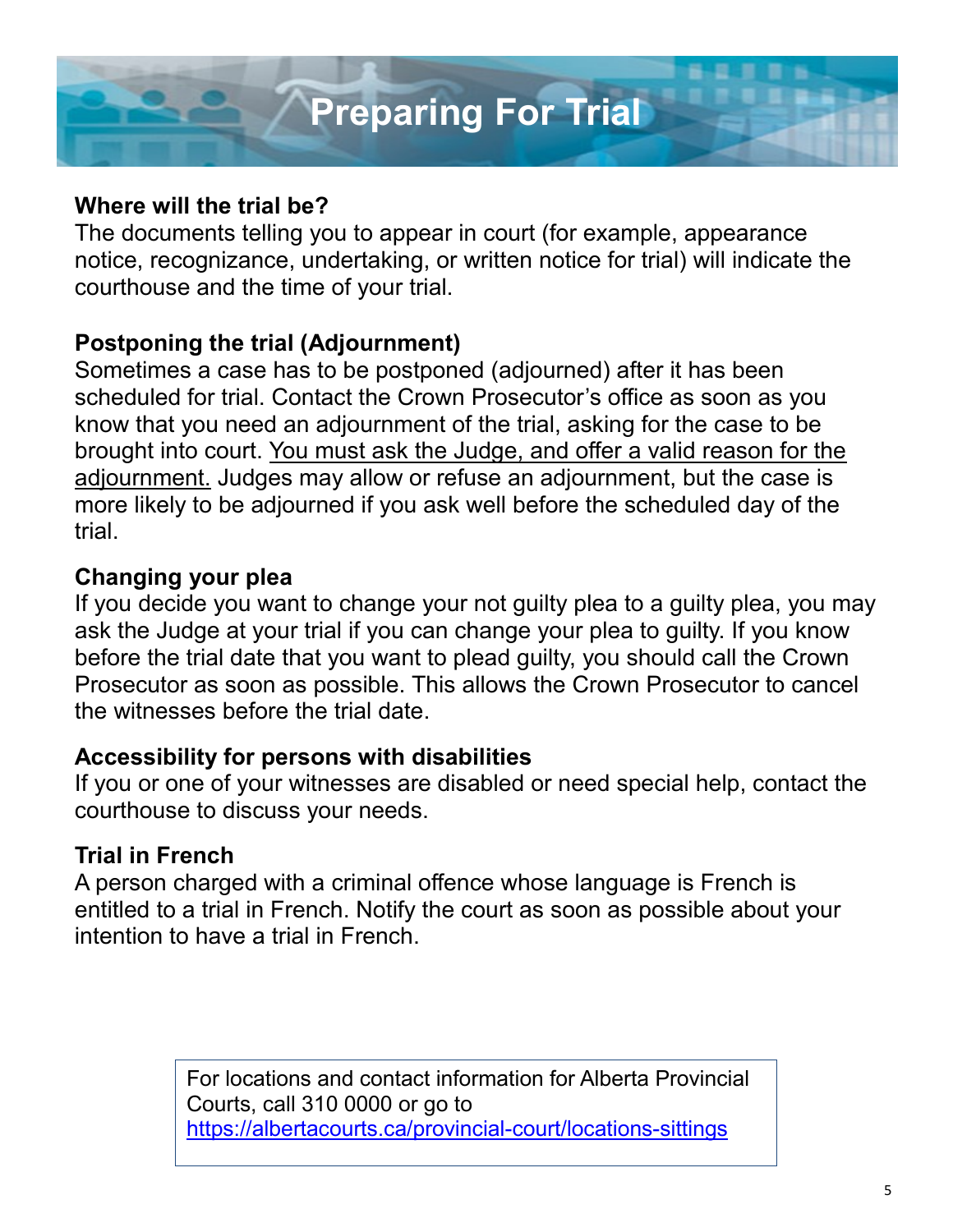

#### **Presumption of innocence**

You do not have to prove anything at trial. The law says that you are innocent until the Crown proves you are guilty. You have the "presumption of innocence."

#### **Burden of Proof**

Before you can be found guilty ("be convicted") of an offence, the Crown Prosecutor must prove beyond a reasonable doubt that you are guilty. This requirement is called the "Burden of Proof."

#### **Essential elements of the offence**

When you are charged with an offence, the charge says ("alleges") several important things called "essential elements of the offence." The Crown must prove all of these essential elements. For example:

- a) the offence was committed;
- b) the identity of the victim, if the offence has a victim;
- c) the offence was intentional;
- d) you are the guilty party (also called identity); and
- e) for certain charges, the time, date and place of the offence.

The essential elements depend on the charge and the facts of your case. If you have any questions about the essential elements of the offence or what the Crown must prove in your case, ask the Judge.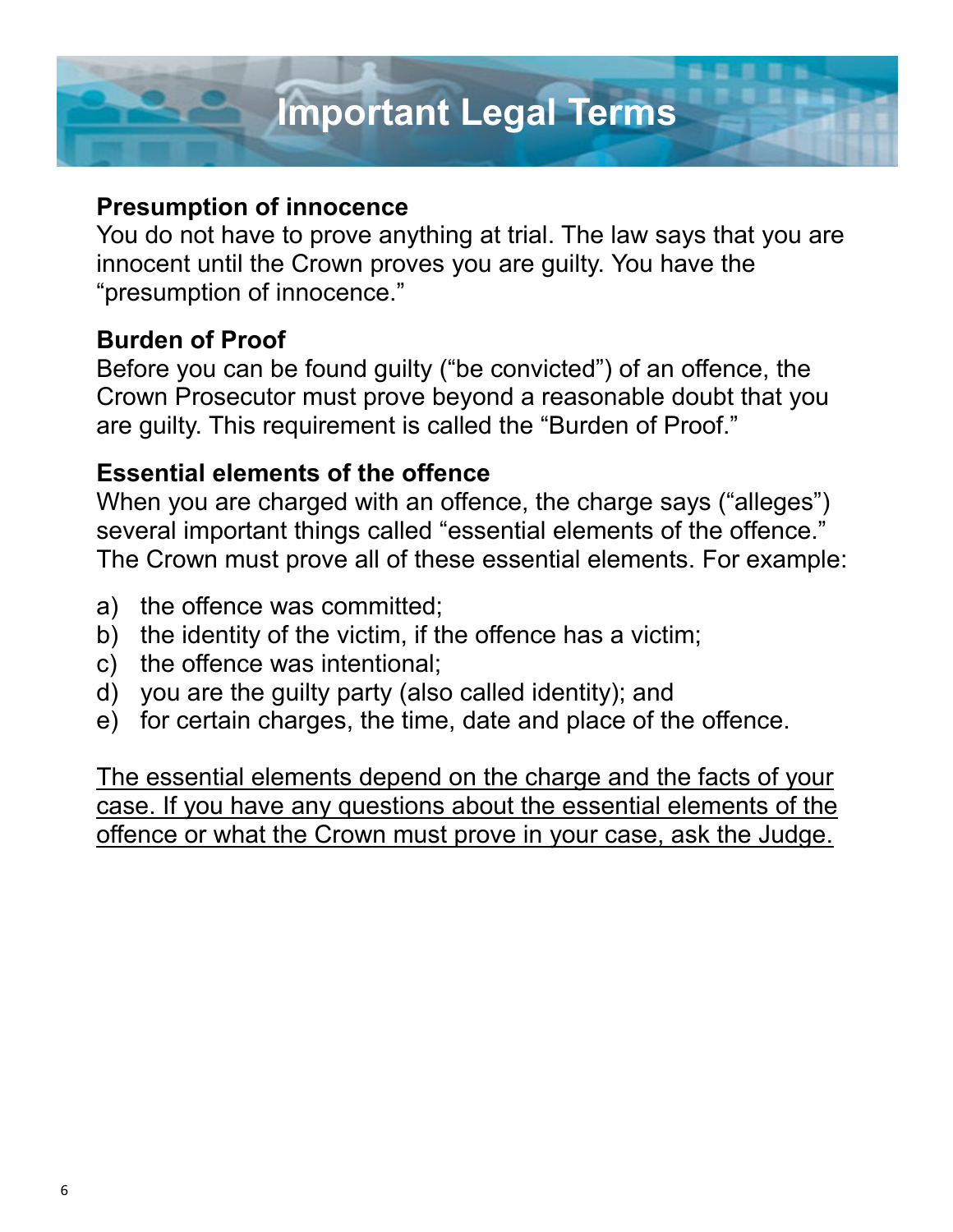

#### **Right to Remain Silent**

At one point in the trial, the Judge will ask you if you want to have anyone give information to the court ("testify") or if you want to testify yourself. There is no legal requirement for you to do either of those things. You can just say that the Crown Prosecutor has not proven one or more of the essential elements of the offence beyond a reasonable doubt or that the evidence lead by the Crown Prosecutor provides you with a defence. The law refers to this as your "right to remain silent" or "your protection against self-incrimination." If the Judge agrees with you, the charge(s) against you will be dismissed.

#### **Evidence**

Judges rely on a particular kind of information, called "evidence," to decide if you are guilty or not guilty. Not everything that is said in a courtroom is evidence. Once a witness swears an oath (swears to tell the truth under their religious belief) or affirms (promises to tell the truth), what they say becomes evidence. The Clerk will make sure witnesses swear an oath or affirm.

Physical things (e.g. a photograph, breath test results) can also be evidence if you or the Crown Prosecutor ask to have it made an "exhibit." The Judge will ask if both parties agree to the exhibit. If not, the Judge will decide whether the exhibit is "admissible" (whether it will be allowed into evidence).

You and the Crown Prosecutor have the right to object to questions or evidence on the ground that the evidence is inadmissible (not allowed). To make an objection you simply stand and, when asked, indicate that you have an objection and why. The Judge decides whether questions should be permitted or exhibits should be admitted as evidence according to laws of evidence. For example, if someone testifies that something happened because they were *told* it happened (but they didn't see or hear it happen themselves), it is called hearsay, and you or the Crown Prosecutor can object. Hearsay is not usually allowed, although the Judge may allow it in some cases.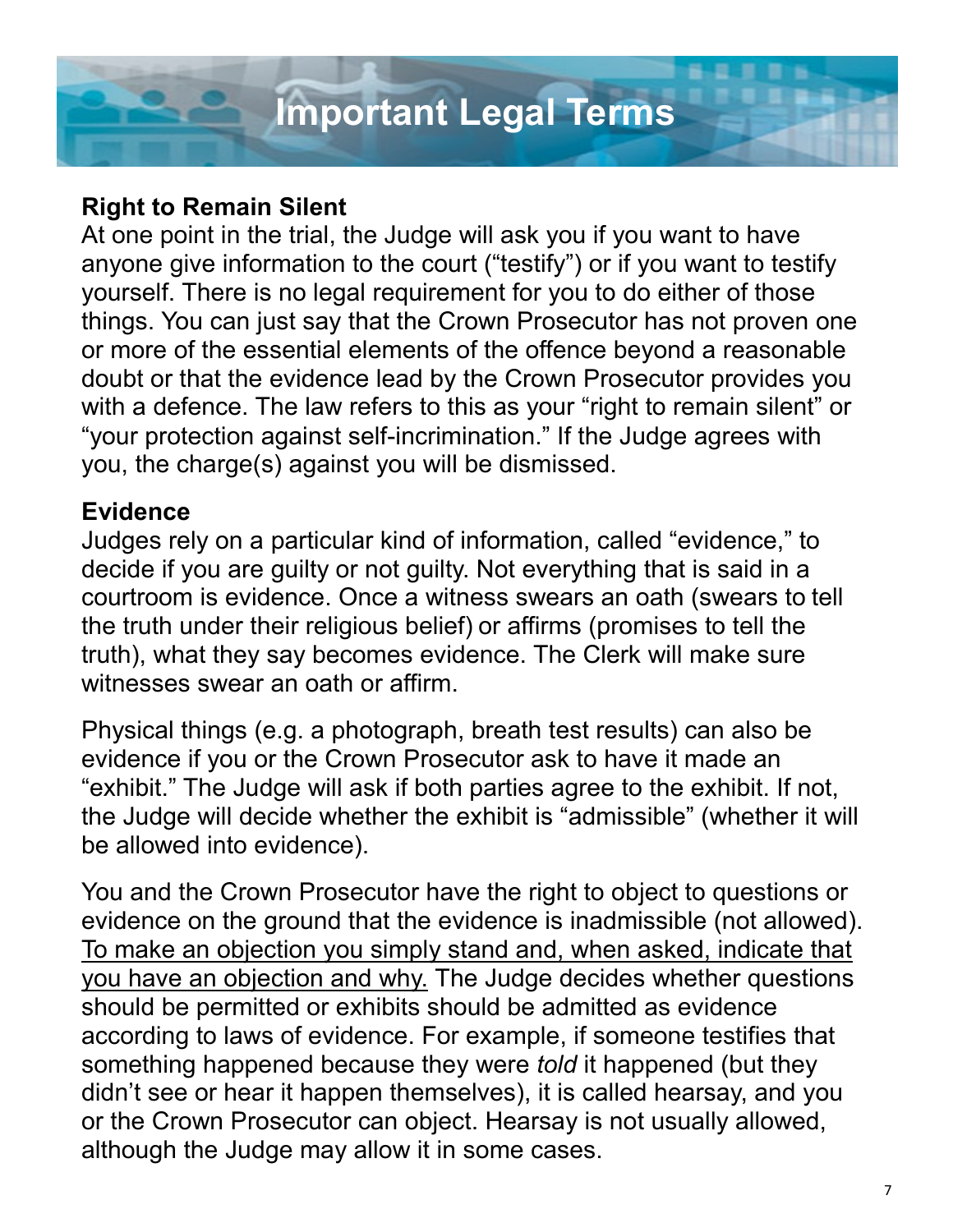### **Important Legal Terms**

#### **Defences**

A person may not be guilty of an offence because he or she has a defence. An example of a defence would be "self-defence." If someone is charged with assault but made physical contact with the victim only because he or she was defending himself or herself, they may be found not guilty because they were acting in selfdefence.

Usually, the accused does not have to prove that he or she has a defence. The Crown Prosecutor must prove beyond a reasonable doubt that the accused does not have any defence and the Judge will decide according to the evidence. There are some exceptions to this general rule, and sometimes the accused must prove a defence.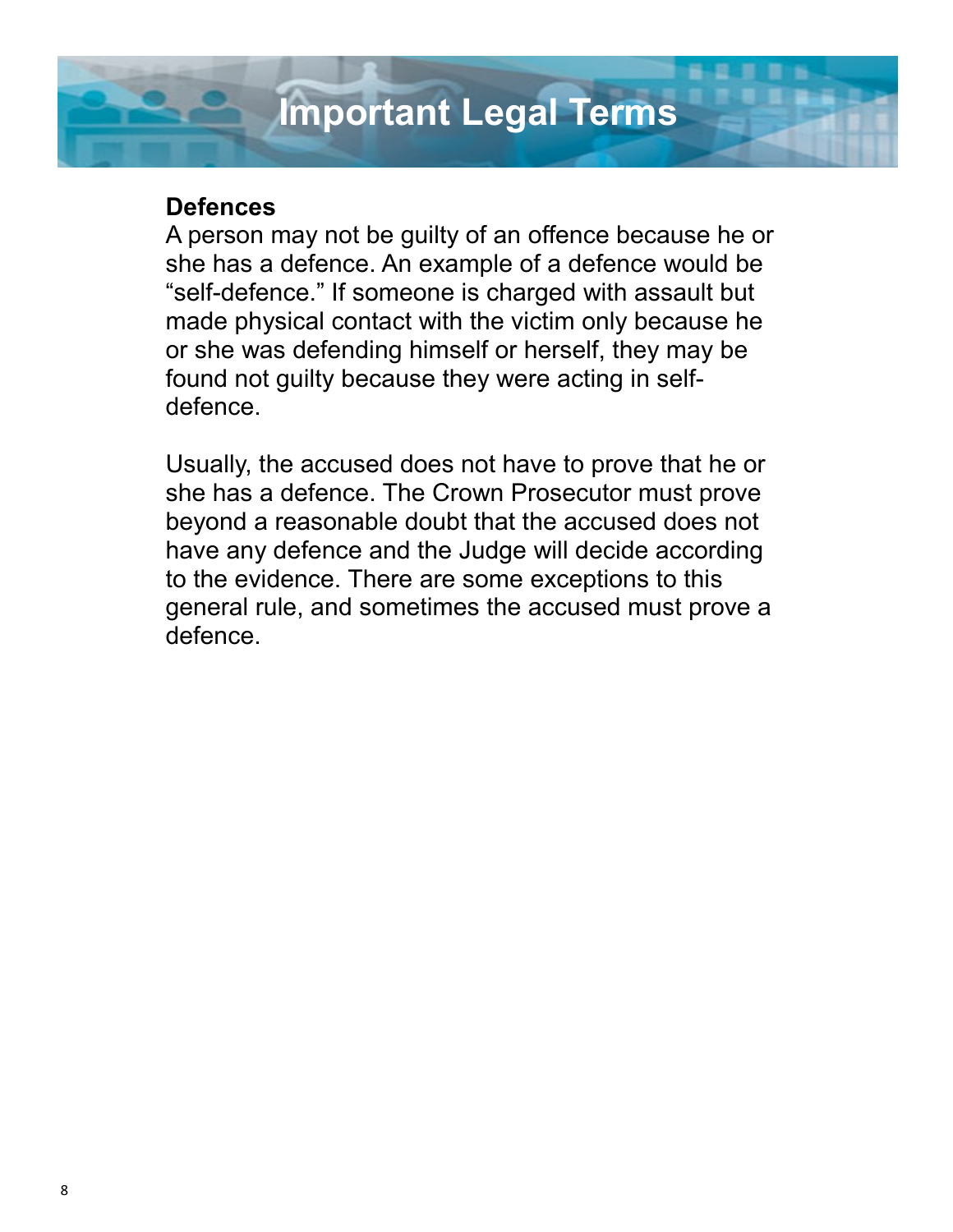#### **What to Bring**

You should bring your disclosure materials to trial. It is also helpful to bring paper and pen to make notes during the trial.

#### **How to Act in the Courtroom**

Trials are formal events. Dress in a way that shows respect for the Court and those involved in the trial. Take off your hat and turn off your cell phone before entering the courtroom. Do not chew gum, or bring food or drink into the courtroom. The Judge will make sure that everyone participating in the trial acts courteously. Listen for the Judge's instructions. Do not interrupt – only one person is allowed to speak at a time. When it is your turn to speak, stand and speak loudly so everyone can hear what you have to say. You will be referred to by your name (e.g. Ms. Smith), or as "the accused" (because you have been accused of an offence).

#### **The Judge, the Crown Prosecutor and the Court Clerk**

The Judge is independent and neutral, and has a duty to make sure the trial is conducted fairly. You call the Judge "Your Honour." The Judge who will hear your trial doesn't normally know anything about you or your case. All he or she knows is that you are charged with an offence or offences. These offences (or "charges") are printed on a document called an "Information" or, for traffic offences, a "Violation Ticket" (a copy of the Information(s) or Violation Ticket(s) will be in your disclosure materials).

The Crown Prosecutor presents the case against you. You can refer to them by their name (e.g. Mr. Smith). He or she cannot give you any legal advice or procedural tips. Their interest in the case is against yours, and for that reason, the law says that the Crown Prosecutor is in a conflict of interest with the accused person.

The person sitting right in front of the Judge is the Court Clerk. A Clerk cannot give you any legal advice, but may be able to explain the process. Their role is to help the Judge.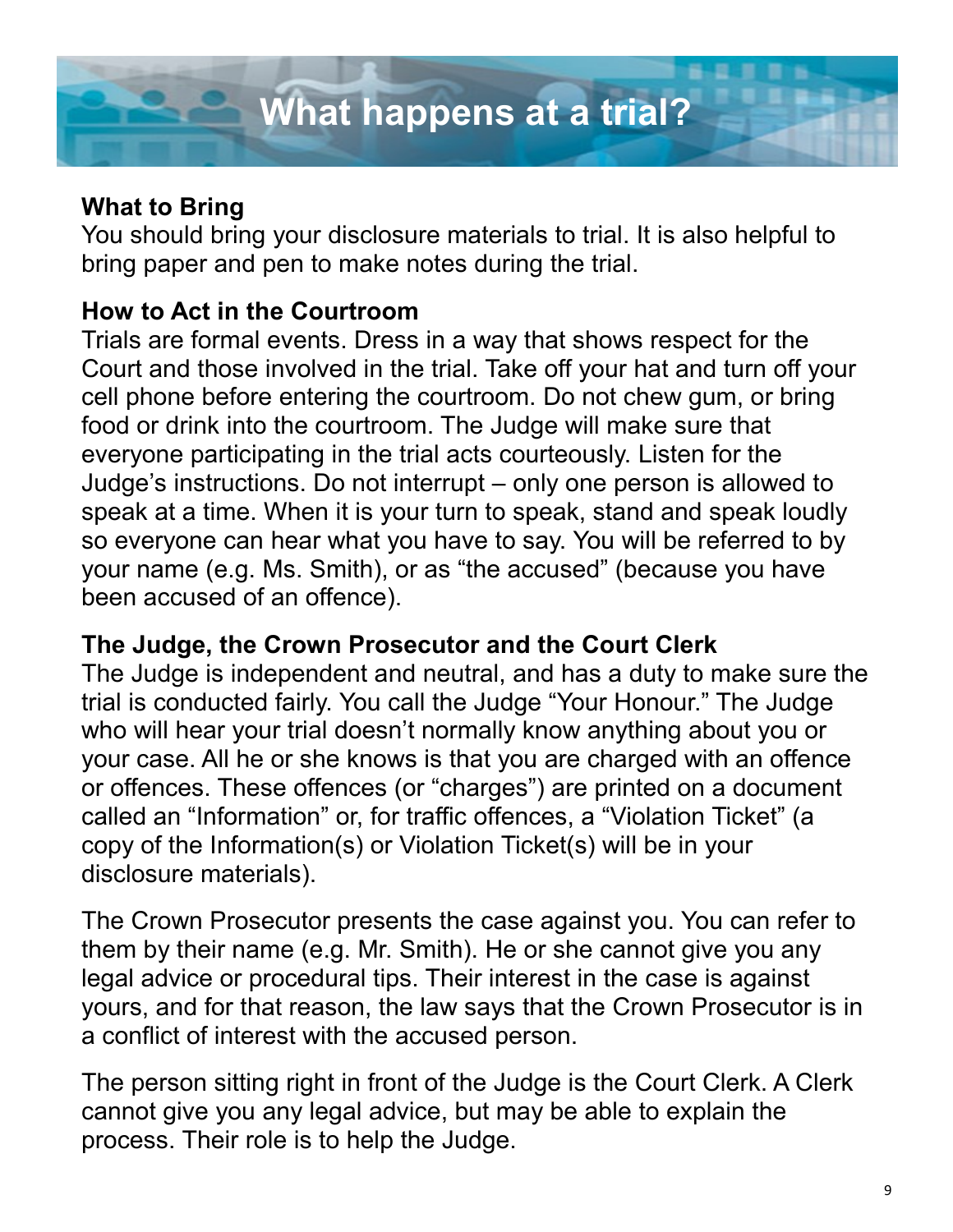

#### **The Trial**

The Judge will ask you to come to the front of the courtroom and sit at one of the two tables. The Crown Prosecutor will be sitting at the other table. Once the Judge confirms that all parties are present and are ready to proceed, the trial will begin. If either you or the Crown Prosecutor have more than one witness (in addition to you), the Judge can make an order "excluding all witnesses." This means that witnesses will sit outside the courtroom while other witnesses are testifying. This is to make sure that witnesses don't change their testimony after hearing what other witnesses have to say. After the witnesses have testified, they may remain in the courtroom, or leave the courtroom and the courthouse if they wish.

The Crown Prosecutor will call witnesses first and ask them questions. This is called "direct examination." The Crown Prosecutor must only ask "open-ended" or "non-leading" questions. An example of this type of question would be: "Mr. Smith, tell us what happened at Mr. Jones' house on the evening of March  $1<sup>st</sup>$ , 2014." An "open-ended" question does not suggest the answer.

When the Crown Prosecutor has completed his direct examination of a witness, you will have a chance to question that witness. This is called "cross-examination." Questions asked in cross-examination can be (and often are) "leading questions." An example of a leading question would be: "Mr. Smith, isn't it true that you were drunk on the evening of March 1, 2014?" A leading question suggests the answer.

Once the Crown Prosecutor has called all witnesses and entered all exhibits, they may say that the prosecution has "closed its case" (they are finished presenting their evidence). The Judge will ask you if you want to call any witnesses or testify yourself. Remember, you do not have to testify. If you decide to testify, you should tell the Judge everything you believe to be relevant to the case. The Judge may ask you some questions. The Crown Prosecutor will then cross-examine you. If you decide to testify and you have a criminal record, you could be questioned about it. If you do not testify, the Crown can only mention your record if the Judge finds you guilty. Once crossexamination is finished, you can leave the witness stand and return to the table. You can then call your witnesses if you have any and ask your questions. The Crown can also cross-examine them.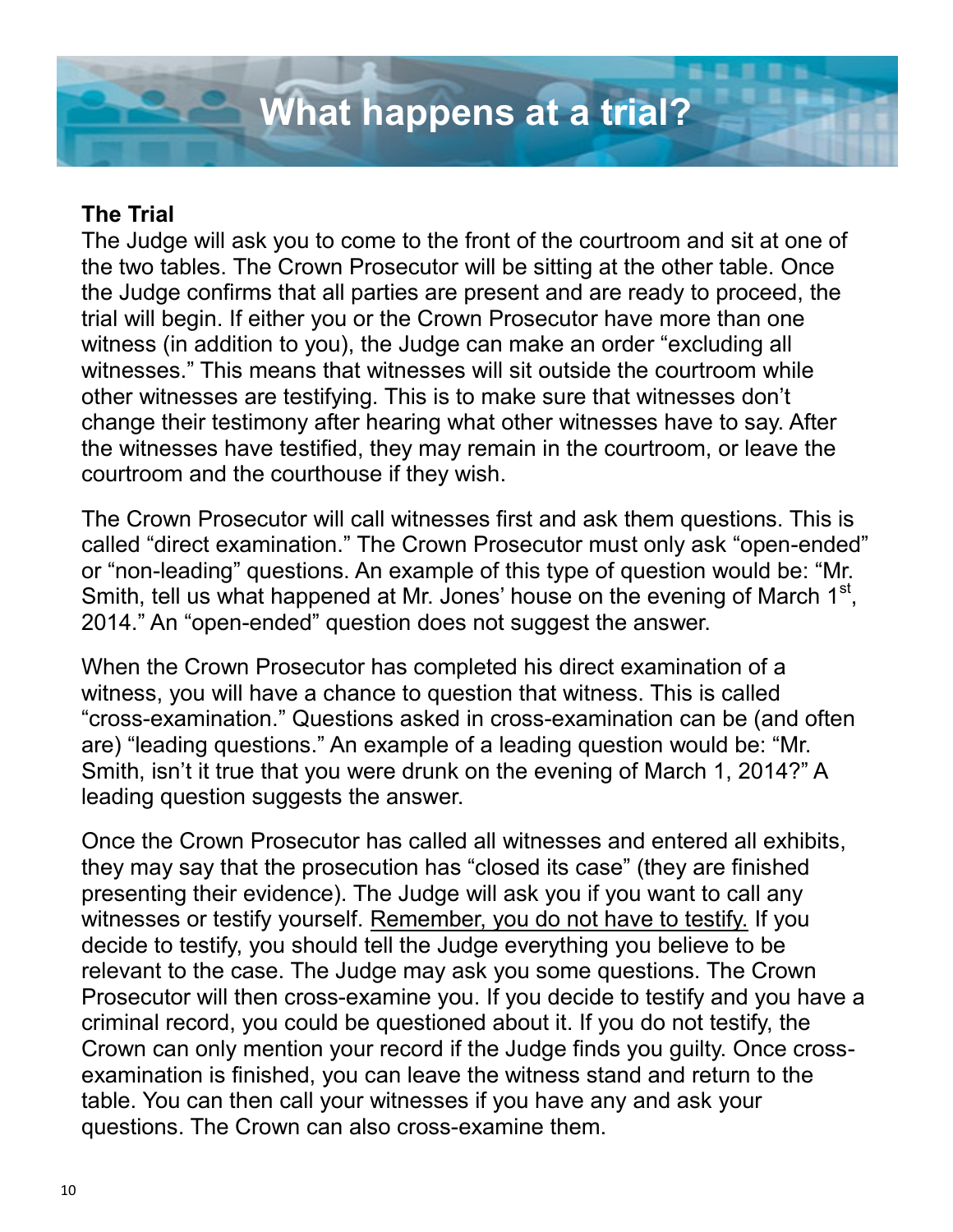#### **Submissions**

After all the evidence is presented, the Judge will give you and the Crown Prosecutor an opportunity to make "closing submissions" (final arguments) about why you should be found guilty or not guilty.

#### **Judgment**

The Judge will decide whether you are guilty or not guilty based upon all of the evidence, the submissions, and the law. Sometimes the Judge will adjourn (postpone) Court and give judgment on a later date. If you are found guilty of any offence(s), the trial Judge will decide what an appropriate penalty (or "sentence") will be for the offence(s). If you are found not guilty, you are free to go.

#### **Sentencing**

If you are found guilty, the Judge may postpone the sentencing to gather more information. For example, a pre-sentence report may be ordered. If you have a criminal record, the Judge will review it at sentencing.

Before sentencing you, the Judge will ask you whether you have any comments to make. He or she will be interested in knowing your age, your occupation, what schooling or training you have, and whether you are married or have dependents. You are entitled to tell the Judge anything that might convince him or her that you should receive a lighter sentence.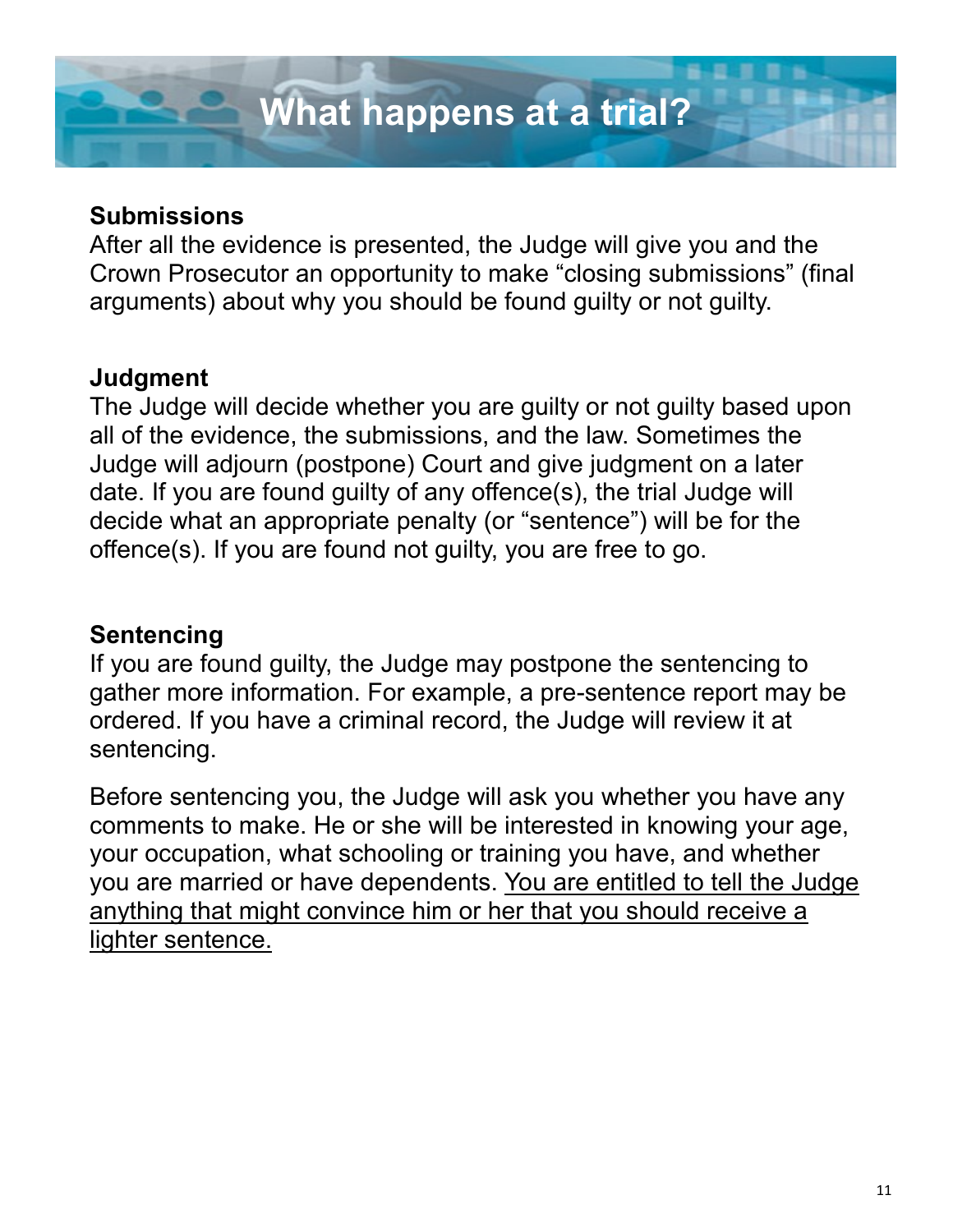

Sentences often include more than one Order, such as:

- Jail: If the Judge determines that a jail sentence is appropriate, you will be escorted to jail by a Sheriff. If the sentence is 90 days or less you can ask the Judge to consider an intermittent sentence (served on weekends).
- Probation.
- Fine: If a fine is imposed, the Judge will ask you how much time you would need to pay.
- Special orders such as Victim Surcharge Orders, Orders for DNA samples, driving prohibitions and weapons prohibitions.

The Crown Prosecutor may ask for additional Orders, so pay attention to their comments. Before you leave the courthouse, get a copy of your Sentence Order(s) from the Clerk. If you have questions about the sentence, be sure to ask the Judge, or, if the proceedings in Court have concluded, ask the Court Clerk.

#### **Victim impact statements**

A victim has a right to present a victim impact statement during sentencing, which the Judge must also consider. This allows victims to participate in the proceedings by describing the impact of the crime on them and their families.

#### **Appeal**

You have the right to appeal a conviction or sentence or both within the time fixed by law.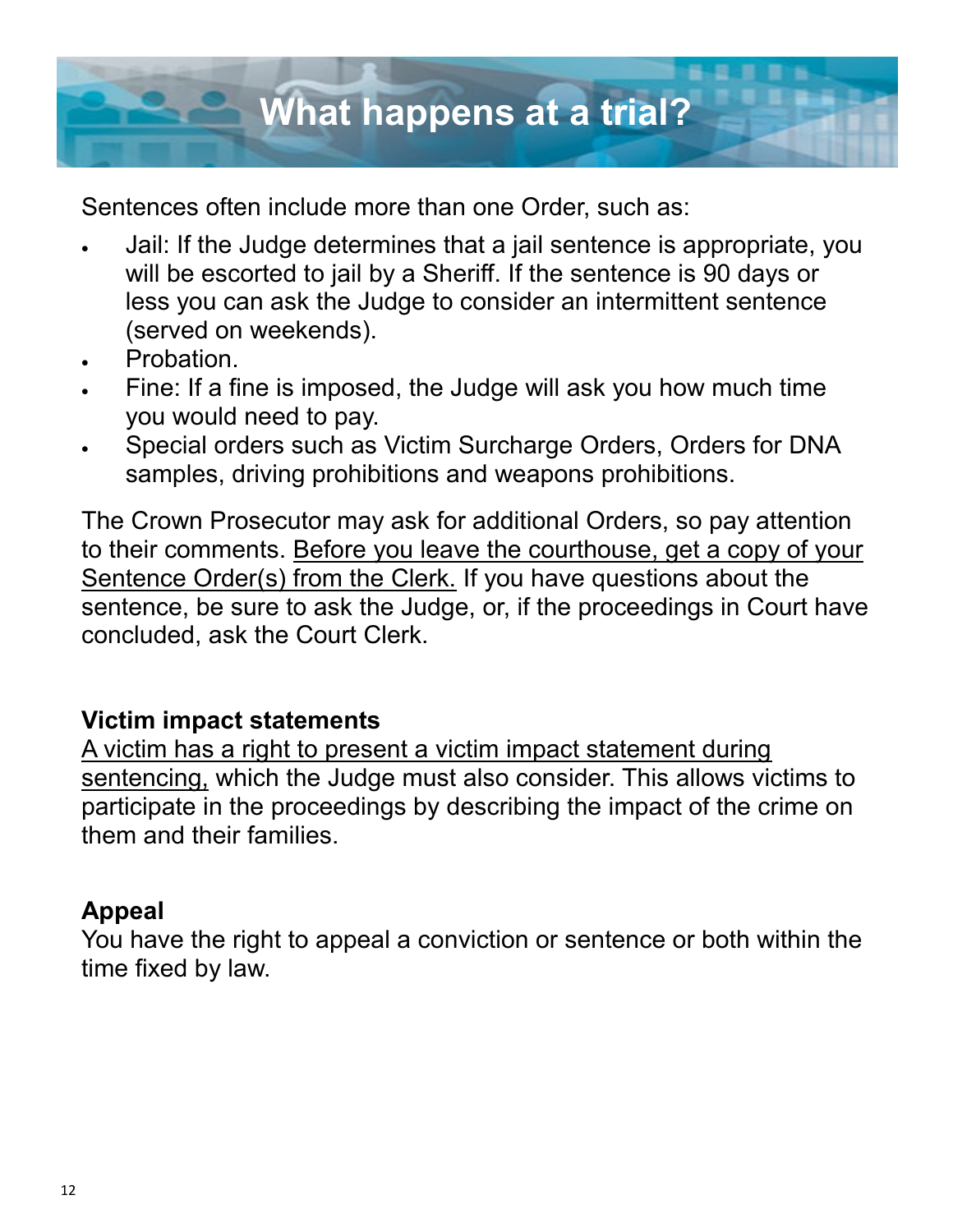# **Your Worksheet**

This worksheet is one way to organize all of the evidence in preparation for your trial. 

Elements of the Offence (what the Crown Prosecutor must prove):

Crown Prosecutor's evidence against you (from the disclosure materials):

| Evidence                                                                                                                                | Supports proof of which element?   |
|-----------------------------------------------------------------------------------------------------------------------------------------|------------------------------------|
| $\mathbf 1$ .<br><u> 1989 - Johann Stoff, deutscher Stoffen und der Stoffen und der Stoffen und der Stoffen und der Stoffen und der</u> |                                    |
| 2.<br><u> 1989 - Johann Barbara, marka a shekara tsa 1989 - An tsa 1989 - An tsa 1989 - An tsa 1989 - An tsa 1989 - An</u>              |                                    |
| 3.<br><u> 1989 - Johann Stoff, Amerikaansk politiker (* 1989)</u>                                                                       |                                    |
| 4.<br><u> 1989 - Johann Stoff, disk fan it fan it fan it fan it fan it fan it fan it fan it fan it fan it fan it fan i</u>              |                                    |
| 5.<br><u> 1989 - Johann John Stein, markin fan it fjort fan it fjort fan it fjort fan it fjort fan it fjort fan it fjort f</u>          |                                    |
| Your evidence:                                                                                                                          |                                    |
| Evidence                                                                                                                                | Challenges proof of which element? |
| 1.<br><u> 1989 - Johann John Stein, marwolaeth a bhann an t-Amhainn an t-Amhainn an t-Amhainn an t-Amhainn an t-Amhain</u>              |                                    |
| 2.<br><u> 1989 - Johann Stein, marwolaethau a bhann an t-Amhain an t-Amhain an t-Amhain an t-Amhain an t-Amhain an t-A</u>              |                                    |
| 3.                                                                                                                                      |                                    |
| 4.<br><u> 1989 - Johann Barbara, martxa alemaniar amerikan basar da a</u>                                                               |                                    |
| 5.                                                                                                                                      |                                    |
| Defence(s) (if any):                                                                                                                    |                                    |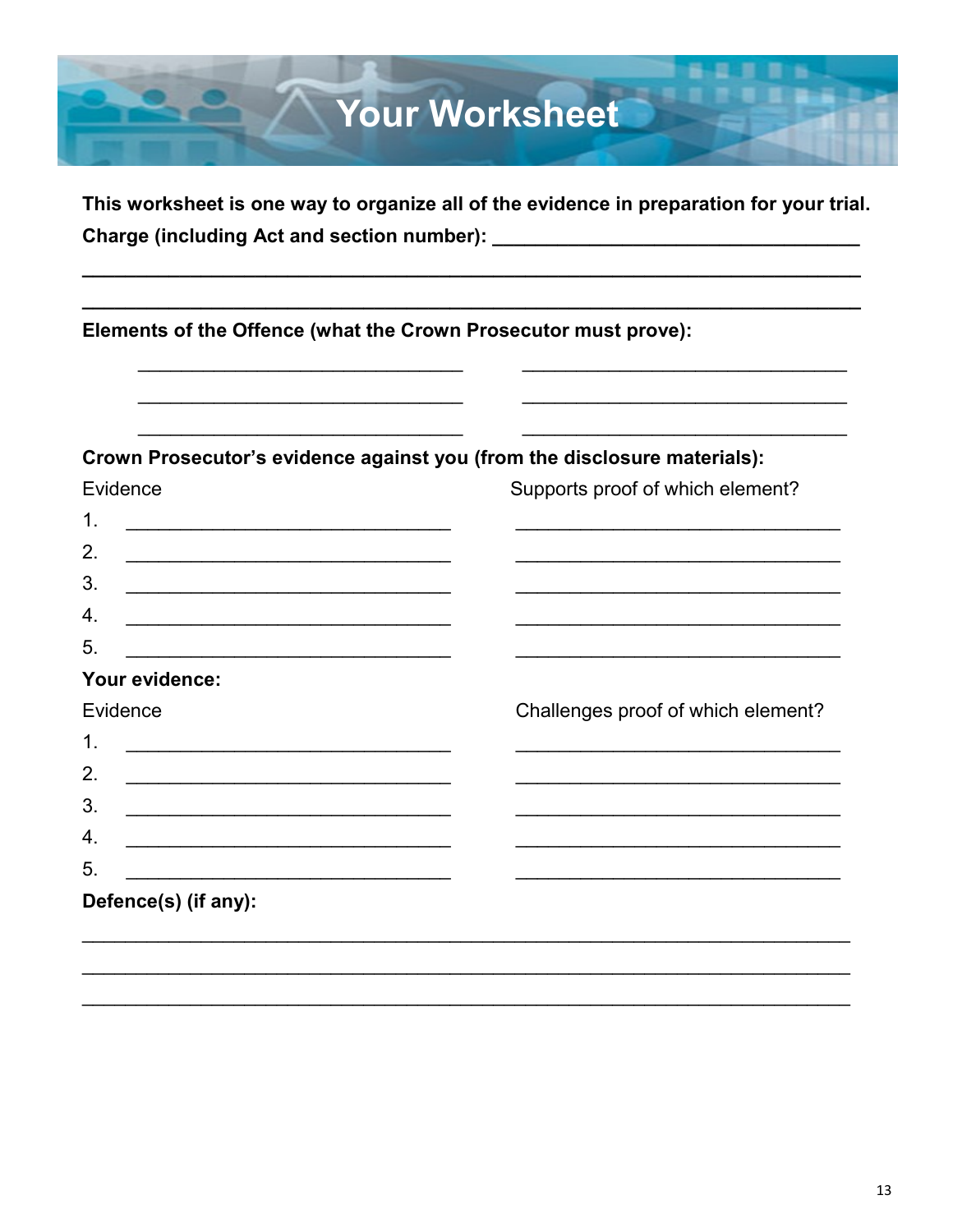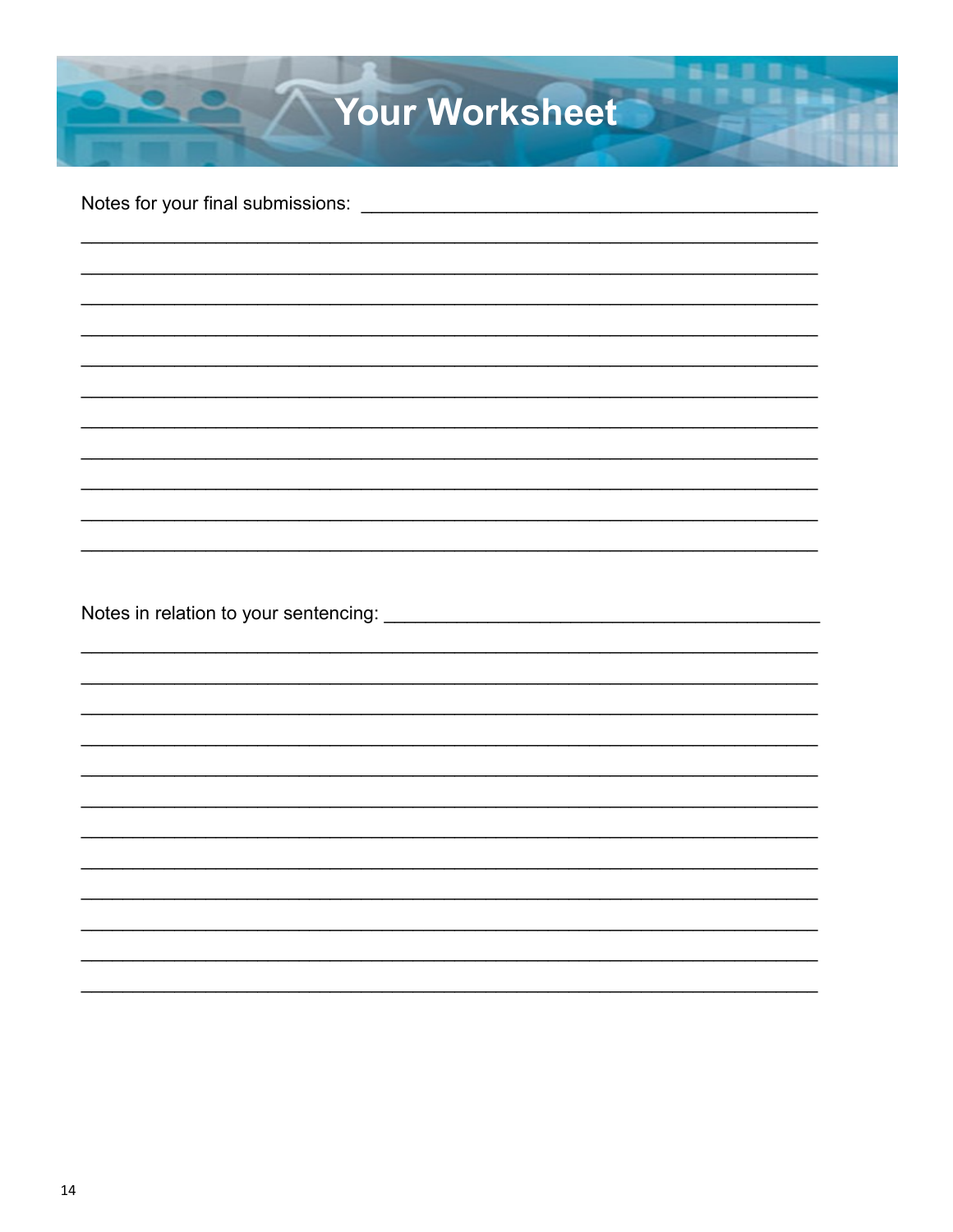

#### LAW SOCIETY OF ALBERTA LAWYER REFERRAL

1-800-661-1095 (toll free)

When you call the toll-free number and say that you need to hire a criminal lawyer, they will give you the name and number for up to three lawyers who practice in your area. You can then make appointments to talk to one, two, or all three of the lawyers. Make sure to mention you got their contact information from Lawyer Referral. The first half-hour of the conversation will be free. You can discuss your legal situation, explore your options, and discuss fees in order to decide if you wish to hire this lawyer.

#### LEGAL AID

#### 1-866-845-3425 (toll free)

If you are unable to afford a lawyer, you may wish to contact Legal Aid Alberta to see if you qualify for a legal aid lawyer. You should find out from the Crown Prosecutor if the Crown will be asking for a jail sentence and advise Legal Aid of that.

#### RESOLUTION SERVICES

#### www.rcas.alberta.ca

Resolution Services can help you get the information you need for civil and criminal matters. An information Coordinator will help you understand Alberta's court processes. You can access this service in-person or by telephone via the Resolution and Court Administration Services contact centre at 1-855-738-4747

#### DIAL-A-LAW

#### 1-800-332-1091

Dial-a-Law is a service you phone to listen to pre-recorded tapes containing general legal information including information about criminal matters. Written copies of the tapes can also be mailed on request.

#### ALBERTA LAW LIBRARIES

#### [www.lawlibrary.ab.ca](http://www.lawlibrary.ab.ca)

The staff at the courthouse libraries can help you find textbooks and court cases that may help explain the law and help you prepare your case.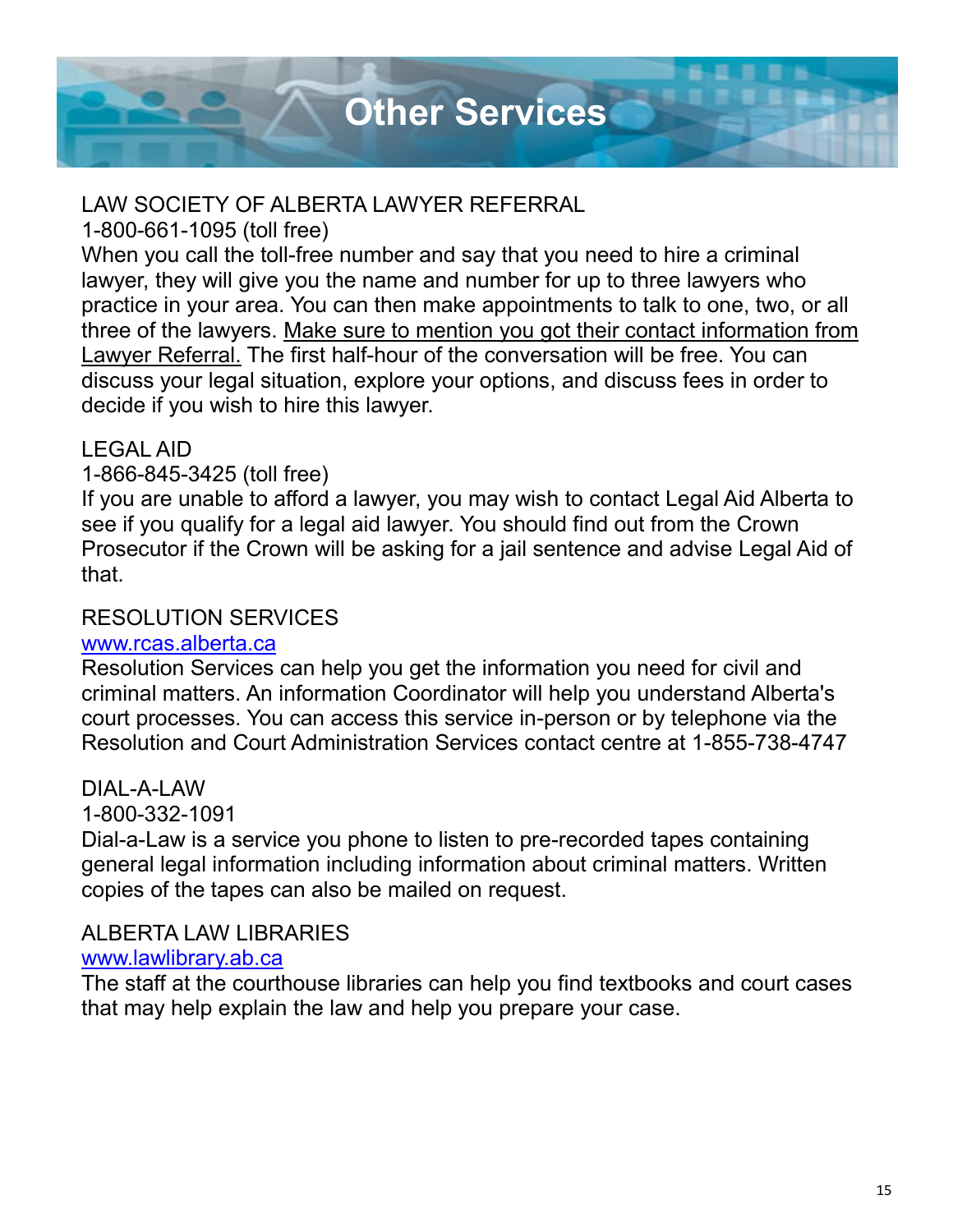

#### NATIVE COUNSELLING SERVICES OF ALBERTA

Edmonton 780-451-4002

Calgary 403-237-7850

Other locations: see Staff Directory at [http://www.ncsa.ca/.](http://www.ncsa.ca/)

Native Counselling works to ensure that Native people receive fair and equitable treatment in the justice system. Their Native Courtworker Program provides Aboriginal people with information about court procedures, their rights and responsibilities under the law, and advocacy, support and referrals to Legal Aid and other resources. Court workers also may attend court with their clients.

#### STUDENT LEGAL SERVICES OF EDMONTON

#### 780-492-2226

Student Legal Services of Edmonton can give legal information and may assist low-income people in Provincial Court with a number of criminal charges: breach of probation, certain driving offences, common assault, impaired driving and more. Their hours of operation change during the school term.

#### STUDENT LEGAL ASSISTANCE SOCIETY (CALGARY)

#### 403-220-6637

Student Legal Assistance is an association of law students at the University of Calgary. They provide year round legal assistance and representation in Provincial Court to people charged with less serious criminal offences who are unable to afford legal services. If Student Legal Assistance agrees to help, you will be charged a \$30 fee.

#### CALGARY LEGAL GUIDANCE

#### 403-234-9266

Calgary Legal Guidance is a non profit organization. Staff lawyers and law students help people who are charged with less serious offences. Staff accept or reject applications for assistance on a case-by-case basis.

#### ELIZABETH FRY SOCIETIES

Edmonton - 780-422-4775

#### Calgary - 403-294-0737

Elizabeth Fry societies work with, and on behalf of, women involved with the justice system, particularly women in conflict with the law. The Edmonton and Calgary Elizabeth Fry societies have court workers who provide information to both men and women on court procedure, plea options and directions. They also provide referrals to duty counsel and other community and legal resources.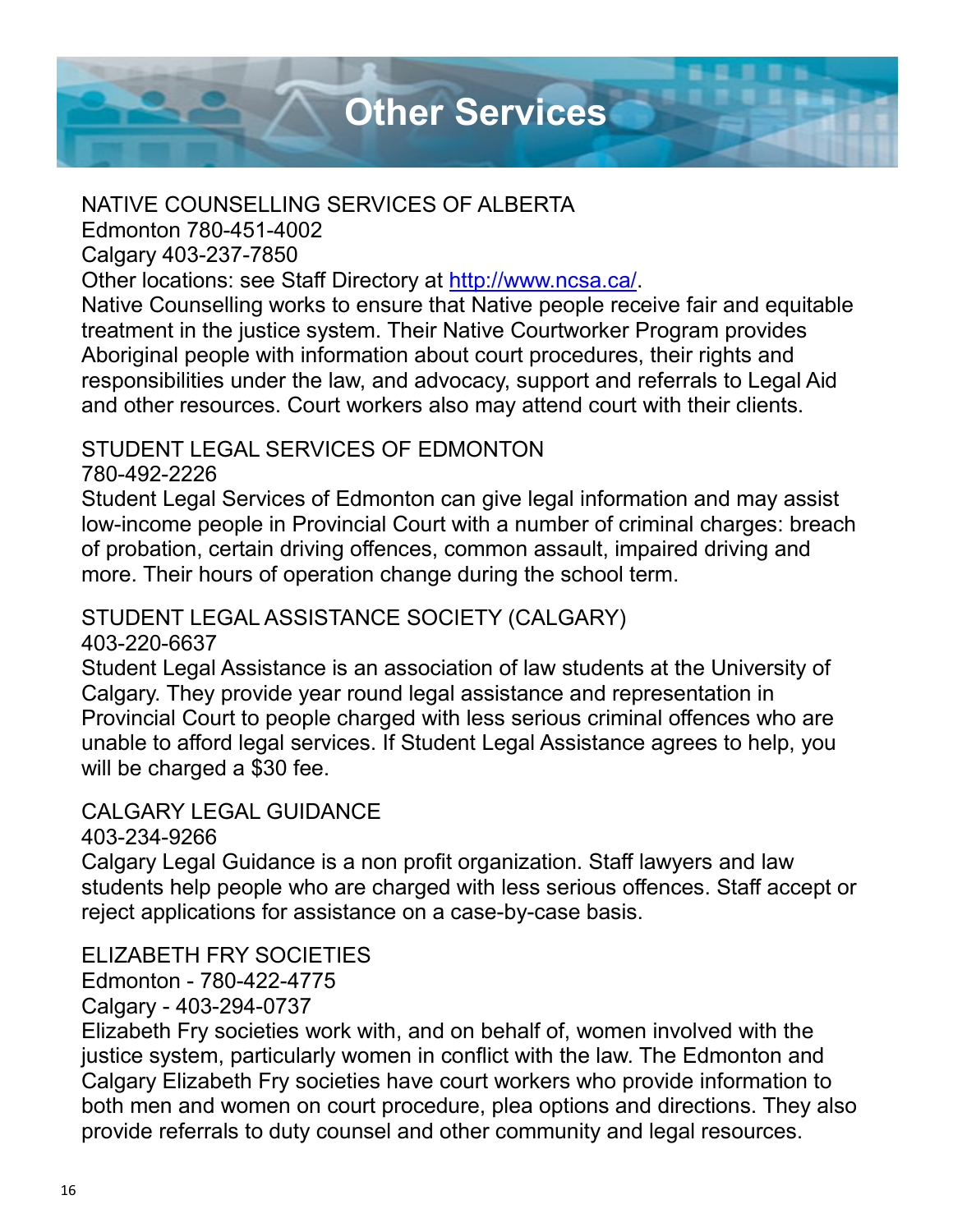**Crown Prosecution Offices** 

| <b>Calgary Crown Prosecutors Office</b>                                                                                     |                                                                                                             |  |
|-----------------------------------------------------------------------------------------------------------------------------|-------------------------------------------------------------------------------------------------------------|--|
| 600 Centrium Place<br><u>332 – 6 Avenue, SW</u><br>Calgary, AB T2P 0B2                                                      | Telephone: 403-297-8444<br>Fax: 403-297-4311<br><b>E-mail:</b> calgaryprosecutions@gov.ab.ca                |  |
| <b>Edmonton Crown Prosecutors Office</b>                                                                                    |                                                                                                             |  |
| 6th Floor, J.E. Brownlee Building<br>10365 – 97th Street<br>Edmonton, AB T5J 3W7                                            | Telephone: 780-422-1111<br><b>Fax: 780-422-9756</b><br><b>E-mail:</b> edmontonprosecutions@gov.ab.ca        |  |
| <b>Regional Prosecutions Head Office</b>                                                                                    |                                                                                                             |  |
| Suite 1110, Oxford Tower<br>10235 - 101 Street, NW<br>Edmonton, AB T5J 3E9                                                  | <b>Telephone: 780-427-6156</b><br><b>Fax: 780-988-7637</b><br>E-mail: regionalprosecutions@gov.ab.ca        |  |
| <b>Calgary Rural and Regional Response Office (CARRRO)</b>                                                                  |                                                                                                             |  |
| 5th Floor, Centrium Place<br>332 – 6th Avenue, SW<br>Calgary, AB T2P 0B2                                                    | Telephone: 403-297-8444<br><b>Fax: 403-592-4939</b><br><b>E-mail:</b> regionalprosecutions@gov.ab.ca        |  |
| <b>Edmonton Rural and Regional Response Office (ERRRO)</b>                                                                  |                                                                                                             |  |
| Suite 1110, Oxford Tower<br>10235 – 101 Street<br>Edmonton, AB T5J 3E9                                                      | <b>Telephone: 780-638-3352</b><br>Fax: 780-638-3371<br><b>E-mail:</b> regionalprosecutions@gov.ab.ca        |  |
| <b>Fort McMurray Regional Crown Office</b>                                                                                  |                                                                                                             |  |
| 9th Floor, Provincial Building<br>9915 Franklin Avenue<br>Fort McMurray, AB T9H 2K4                                         | Telephone: 780-743-7285<br>Fax: 780-791-6387<br>E-mail: regionalprosecutions@gov.ab.ca                      |  |
| <b>Fort Saskatchewan Regional Crown Office</b>                                                                              |                                                                                                             |  |
| Market Square Shopping Centre<br>104, Market Square Shopping Centre<br>10404 – 99th Avenue<br>Fort Saskatchewan, AB T8L 3W2 | <b>Telephone: 780-998-1269</b><br><b>Fax: 780-998-9599</b><br><b>E-mail:</b> regionalprosecutions@gov.ab.ca |  |
| <b>Grande Praire Regional Crown Office</b>                                                                                  |                                                                                                             |  |
| 3601, Provincial Building<br>10320 - 99th Street<br>Grande Prairie, AB T8V 6J4                                              | <b>Telephone: 780-538-5338</b><br><b>Fax: 780-538-5500</b><br>E-mail: JSG-ACPS.GrandePrairie@gov.ab.ca      |  |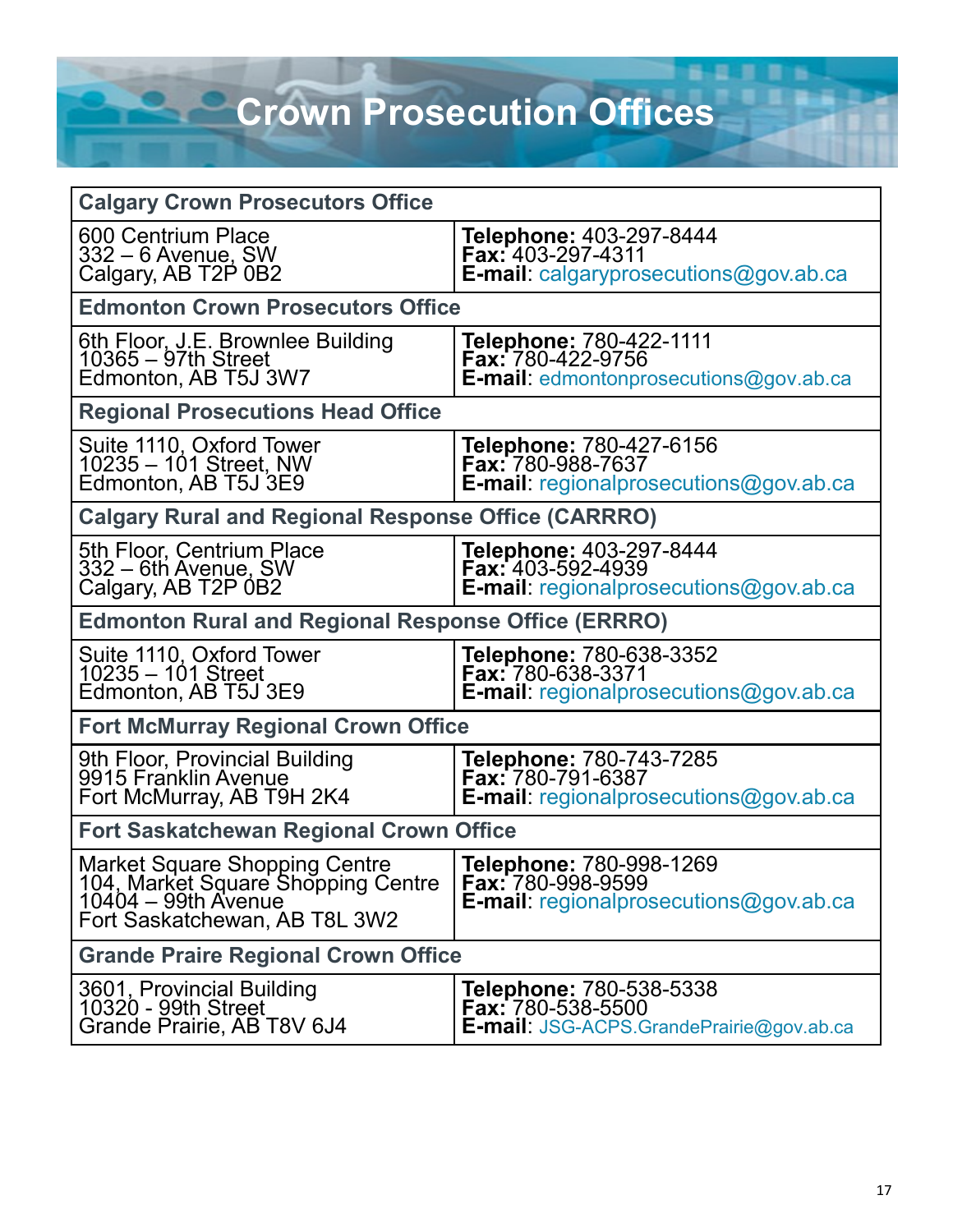## **Crown Prosecution Offices**

| <b>Hinton Regional Crown Office</b>                                                               |                                                                                                             |  |
|---------------------------------------------------------------------------------------------------|-------------------------------------------------------------------------------------------------------------|--|
| 2nd Floor, Mount Miette Building<br>201 Pembina Avenue<br>Hinton, AB T7V 2B2                      | Telephone: 780-865-8285<br><b>Fax: 780-865-8328</b><br><b>E-mail:</b> regionalprosecutions@gov.ab.ca        |  |
| <b>Lethbridge Regional Crown Office</b>                                                           |                                                                                                             |  |
| 1100 Lethbridge Centre Tower<br>400 - 4th Avenue South<br>Lethbridge, AB T1J 4E1                  | Telephone: 403-381-5211<br><b>Fax: 403-381-5760</b><br><b>E-mail:</b> regionalprosecutions@gov.ab.ca        |  |
| <b>Medicine Hat Regional Crown Office</b>                                                         |                                                                                                             |  |
| 301 Credit Union Building<br>$556 - 4th$ Street, SE<br>Medicine Hat, AB T1A 0K8                   | <b>Telephone: 403-488-4556</b><br><b>Fax: 403-529-3121</b><br><b>E-mail:</b> regionalprosecutions@gov.ab.ca |  |
| <b>Peace River Regional Crown Office</b>                                                          |                                                                                                             |  |
| 201 Provincial Building<br>9621 - 96 Avenue<br>P.O. Box 6360 STN MAIN<br>Peace River, AB T8S 1S3  | Telephone: 780-624-6270<br><b>Fax: 780-624-6312</b><br>E-mail: regionalprosecutions@gov.ab.ca               |  |
| <b>Red Deer Regional Crown Office</b>                                                             |                                                                                                             |  |
| 601 Provincial Building<br>4920 - 51st Street<br>Red Deer, AB T4N 6K8                             | Telephone: 403-340-5190<br><b>Fax: 403-340-7193</b><br><b>E-mail:</b> regionalprosecutions@gov.ab.ca        |  |
| <b>St.Paul Regional Crown Office</b>                                                              |                                                                                                             |  |
| 4th Floor, Provincial Building<br>5025 - 49th Avenue<br><b>PO Box 115</b><br>St. Paul, AB T0A 3A4 | Telephone: 780-645-6381<br>Fax: 780-645-6363<br><b>E-mail:</b> regionalprosecutions@gov.ab.ca               |  |
| <b>Wetaskiwin Regional Crown Office</b>                                                           |                                                                                                             |  |
| 2nd Floor, Provincial Building<br>$5201 - 50$ th Avenue<br>Wetaskiwin, AB T9A 0S7                 | <b>Telephone: 780-361-1206</b><br><b>Fax: 780-361-1468</b><br>E-mail: regionalprosecutions@gov.ab.ca        |  |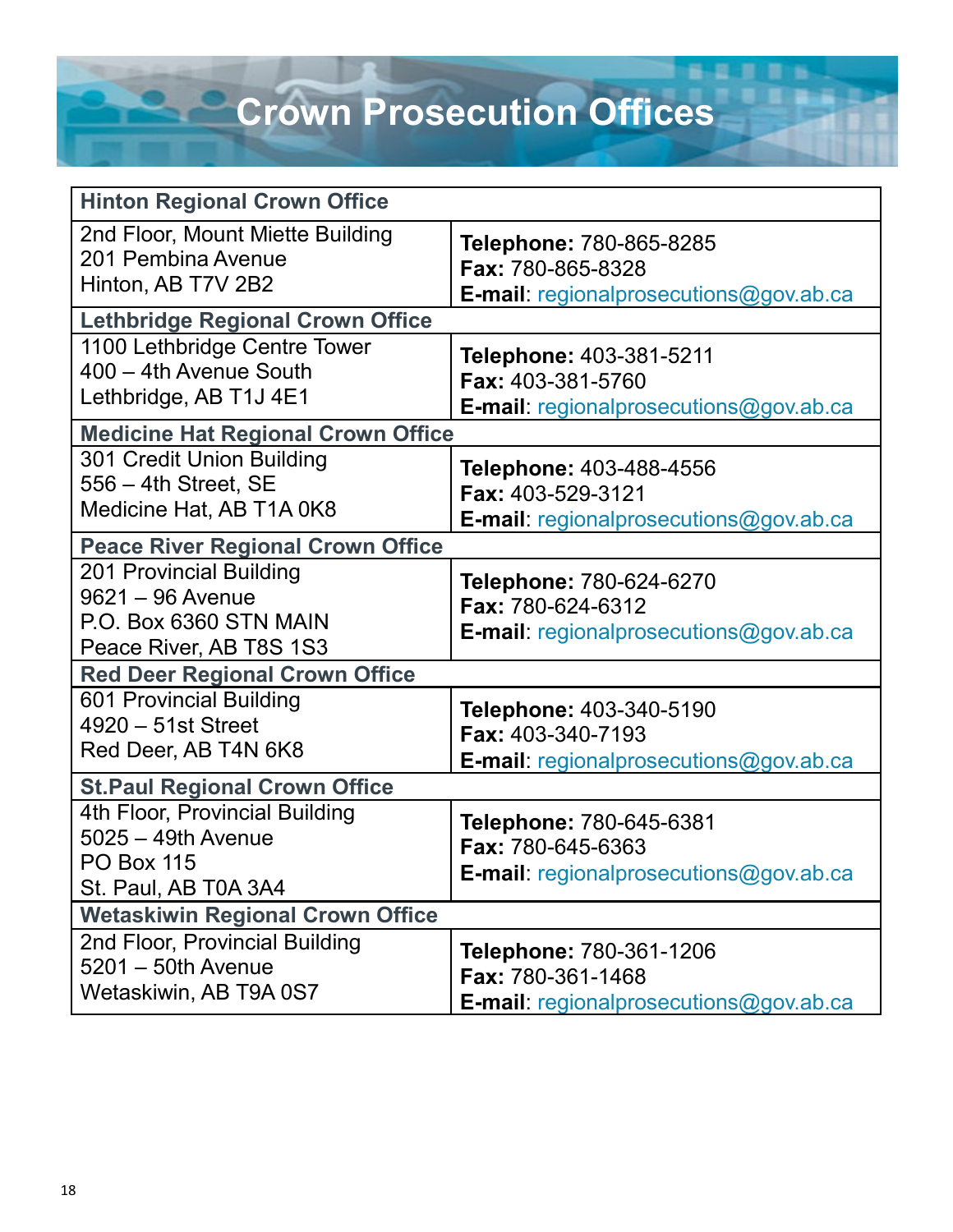**Crown Prosecution Offices**

#### **FEDERAL CROWN PROSECUTOR (CONTROLLED DRUGS AND SUBSTANCES CHARGES)**

#### **Chief Federal Prosecutor**

Public Prosecution Service of Canada Alberta Regional Office (Edmonton) 700 EPCOR Tower  $10423 - 101$ <sup>st</sup> Street Edmonton, Alberta T5H 0E7 780-495-3553

#### **Calgary (Local Office)**

Public Prosecution Service of Canada Calgary Local Office 606 - 4th Street SW, Suite 510 Calgary, Alberta T2P 1T1 403-299-3978

Please contact one of the above Regional Offices to find information about Federal Crown Prosecutors in your area.